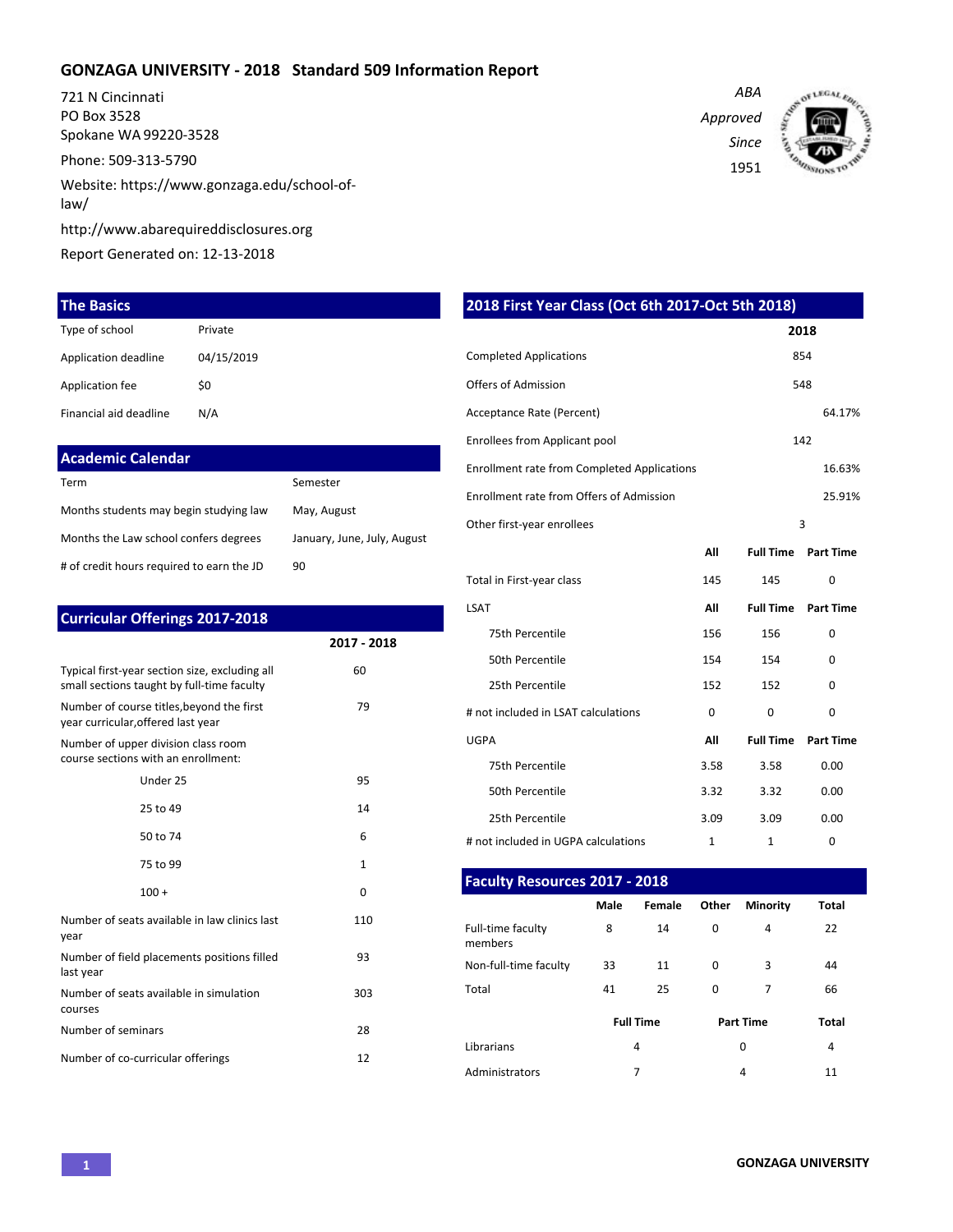| <b>J.D Enrollment as of October 5th 2018</b> |                |          |    |                 |          |    |              |          |                |              |                |          |              |
|----------------------------------------------|----------------|----------|----|-----------------|----------|----|--------------|----------|----------------|--------------|----------------|----------|--------------|
|                                              | JD1            |          |    | JD <sub>2</sub> |          |    | JD3          |          |                | Total        |                |          |              |
|                                              | т              | М        | W  | O               | т        | М  | W            | O        | т              | М            | W              | O        | T            |
| Hispanics of any race                        | 10             | 6        | 4  | 0               | 8        | 3  | 5            | $\Omega$ | 8              | 4            | 4              | $\Omega$ | 26           |
| American Indian or Alaska Native             | 1              | 1        | 0  | 0               | 0        | 0  | $\Omega$     | $\Omega$ | 0              | $\Omega$     | $\Omega$       | 0        | $\mathbf{1}$ |
| Asian                                        | $\overline{2}$ | 0        | 2  | 0               | 3        | 2  | $\mathbf{1}$ | $\Omega$ | 0              | $\Omega$     | $\Omega$       | 0        | 5            |
| <b>Black or African American</b>             | $\mathbf{1}$   | $\Omega$ | 1  | $\Omega$        | $\Omega$ | 0  | $\Omega$     | $\Omega$ | $\overline{2}$ | $\mathbf{1}$ | $\mathbf{1}$   | $\Omega$ | 3            |
| Native Hawaiian or Other Pacific Islander    | $\Omega$       | $\Omega$ | 0  | $\Omega$        | 1        | 0  | $\mathbf{1}$ | $\Omega$ | $\Omega$       | $\Omega$     | $\Omega$       | 0        | $\mathbf{1}$ |
| Two or More Races                            | 5              | 2        | 3  | 0               | 6        | 3  | 3            | $\Omega$ | 6              | 4            | $\overline{2}$ | 0        | 17           |
| <b>Total Minority</b>                        | 19             | 9        | 10 | $\Omega$        | 18       | 8  | 10           | $\Omega$ | 16             | 9            | 7              | $\Omega$ | 53           |
| White                                        | 115            | 58       | 57 | 0               | 77       | 36 | 41           | $\Omega$ | 80             | 40           | 40             | $\Omega$ | 272          |
| Nonresident Alien                            | 4              | 1        | 3  | 0               | 2        | 0  | 2            | $\Omega$ | $\overline{2}$ | $\Omega$     | $\overline{2}$ | 0        | 8            |
| Race and Ethnicity Unknown                   | 10             | 7        | 3  | 0               | $\Omega$ | 0  | $\Omega$     | $\Omega$ | $\overline{7}$ | 4            | 3              | 0        | 17           |
| Total                                        | 148            | 75       | 73 | 0               | 97       | 44 | 53           | 0        | 105            | 53           | 52             | 0        | 350          |

### **Tuition and Fees 2018-2019**

| Per Semester:*                   | Resident | Non-Resident | Other |
|----------------------------------|----------|--------------|-------|
| Full-Time                        | \$40,665 | \$40,665     | \$0   |
| Part-Time                        | \$0      | \$0          |       |
| Per Credit:*                     | Resident | Non-Resident | Other |
| Full-Time                        | \$0      | \$0          | \$0   |
| Part-Time                        | \$0      | \$0          |       |
| <b>Tuition Guarantee Program</b> |          | No           |       |

\*Per Semester column may only include fees if a Per Credit Tuition amount is listed

## **Living Expenses 2018-2019**

Estimated Living Expenses for singles

| Living on Campus  | \$18.739 |
|-------------------|----------|
| Living Off Campus | \$18.739 |
| Living At Home    | \$18,739 |

# **Conditional Scholarships 2017-2018**

| Students Matriculating in | # Entering with | # Reduced or Eliminated |
|---------------------------|-----------------|-------------------------|
| 2017-2018 Academic Year   | 115             | 28                      |
| 2016-2017 Academic Year   | 102             | 23                      |
| 2015-2016 Academic Year   | 126             | 25                      |

## **J.D. Degrees Awarded 2017-2018**

| Hispanics of any race                     | 4              |
|-------------------------------------------|----------------|
| American Indian or Alaska Native          | 0              |
| Asian                                     | $\mathbf{1}$   |
| <b>Black or African American</b>          | $\overline{2}$ |
| Native Hawaiian or Other Pacific Islander | 0              |
| Two or More Races                         | 8              |
| <b>Total Minority</b>                     | 15             |
| White                                     | 75             |
| Nonresident Alien                         | 0              |
| Race and Ethnicity Unknown                | 7              |
| Total                                     | 97             |

# **Grants and Scholarships 2017-2018**

|                                 | <b>Total</b> |     | <b>Full Time</b> |     | <b>Part Time</b> |          |  |
|---------------------------------|--------------|-----|------------------|-----|------------------|----------|--|
|                                 | #            | %   | #                | %   | #                | ℅        |  |
| Total # of students             | 313          | 100 | 313              | 100 | 0                | 0        |  |
| Total # receiving<br>grants     | 276          | 88  | 276              | 88  | 0                | $\Omega$ |  |
| Less than 1/2 tuition           | 146          | 47  | 146              | 47  | $\Omega$         | $\Omega$ |  |
| Half to full tuition            | 116          | 37  | 116              | 37  | 0                | $\Omega$ |  |
| <b>Full tuition</b>             | 14           | 4   | 14               | 4   | 0                | $\Omega$ |  |
| More than full tuition          | 0            | 0   | 0                | 0   | 0                | $\Omega$ |  |
| 75th Percentile grant<br>amount |              |     | \$23,000         |     | \$0              |          |  |
| 50th Percentile grant<br>amount |              |     | \$19,000         |     | \$0              |          |  |
| 25th Percentile grant<br>amount |              |     | \$15,000         |     | \$0              |          |  |